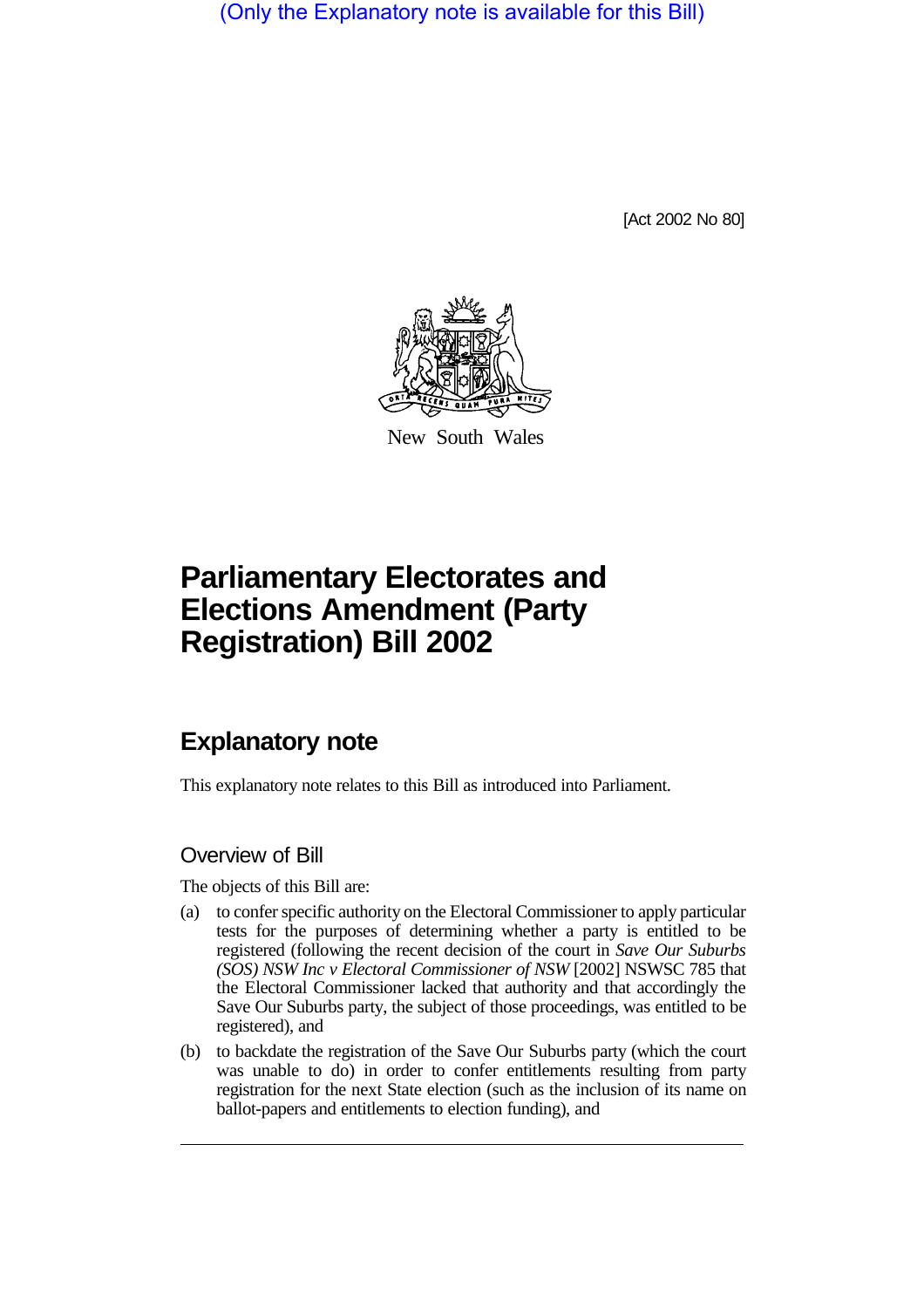Parliamentary Electorates and Elections Amendment (Party Registration) Bill 2002 [Act 2002 No 80]

Explanatory note

(c) to clarify other provisions of the *Parliamentary Electorates and Elections Act 1912* relating to the registration of parties.

## Outline of provisions

**Clause 1** sets out the name (also called the short title) of the proposed Act.

**Clause 2** provides for the commencement of the proposed Act on a day or days to be appointed by proclamation.

**Clause 3** is a formal provision giving effect to the amendments to the *Parliamentary Electorates and Elections Act 1912* set out in Schedule 1.

**Schedule 1 [1]** ensures that a party that applies for registration may supplement the list of 750 electors on whom it relies as members of the party to qualify for registration in the event that the Electoral Commissioner determines that the party is not entitled to rely on any person named in the application as a member of the party.

**Schedule 1 [2] and [3]** provide that the Electoral Commissioner may carry out preliminary tests and inquiries as to the eligibility of a party for registration (including the tests and inquiries authorised under the amendments made by Schedule 1 [5]) before giving public notice of the application and calling for any objections to registration.

**Schedule 1 [4]** enables the Supreme Court or Electoral Commissioner to backdate the registration of a party if its registration has been wrongfully delayed by the Electoral Commissioner. Under section 66FA a party is not entitled to the entitlements resulting from party registration (such as the inclusion of its name on ballot-papers and entitlements to election funding) until the first anniversary after its registration.

**Schedule 1 [5]** confers specific authority on the Electoral Commissioner to apply tests and make other inquiries for the purposes of determining whether a party is entitled to be registered. In particular, the Electoral Commissioner may:

- (a) require a written response from at least a designated percentage of all or any number of the members relied on for registration of a party confirming that they are in fact members of the party, or
- (b) adopt any other test for verifying membership of the party that must be satisfied before the party is registered, or